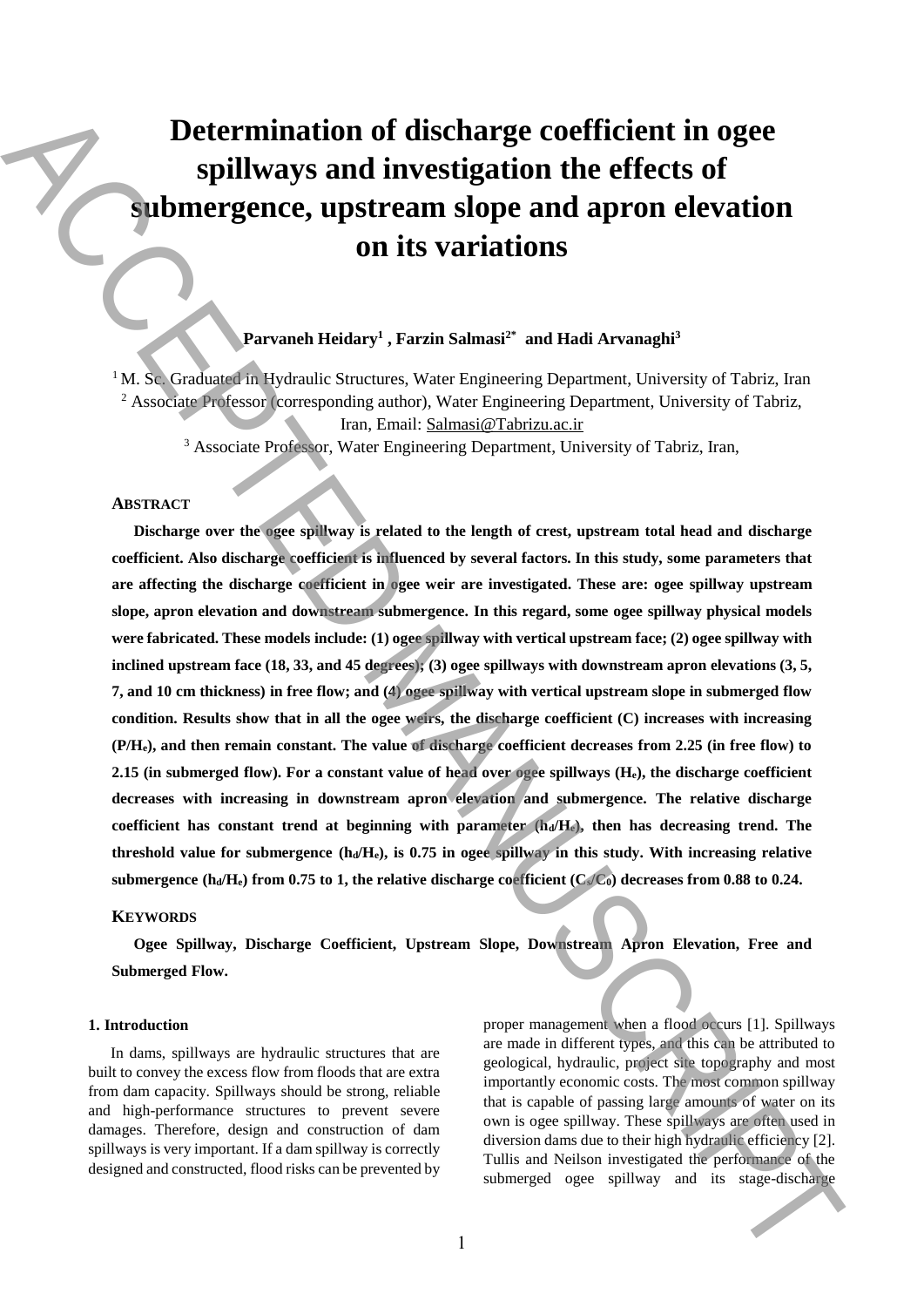relationship [3]. Tullis evaluated the changes of the ogee spillway discharge coefficient [4]. Shamsi et al., investigated the discharge coefficient  $(C_d)$  of cylindrical weirs and its capability in flow energy dissipation. The results showed that in the H/D range between 0.15 to 2, the discharge coefficient varies from 1 to 1.4 [5]. Sheikh Kazemi and Saneie, studied the effect of the approaching channel velocity on the weir discharge coefficient with axial arch and convergent walls [6]. Eshrati et al., studied the physical model of an arc plan weir as well as normal (perpendicular to flow) weir with similar geometrical and hydraulic conditions to investigate the discharge coefficient variations [7]. Salmasi (2018) studied the effect of downstream apron elevation and downstream submergence in discharge coefficient of ogee weir [8]. In that study, Salmasi (2018) used classic regression equations as well as artificial intelligence methods. The state is a control of the slope of the slope of the slope of the slope of the slope of the slope of the slope of the slope of the slope of the slope of the slope of the slope of the slope of the slope of the slope of

A review of previous studies showed that the effects of ogee spillway upstream slope, downstream apron elevation, and weir submergence on discharge coefficient, have been less carried out in ogee spillway. Therefore, in the present study, we tried to investigate the effects of these three factors on the discharge coefficient of ogee spillway by constructing physical models of ogee spillway in laboratory dimensions. For this purpose, dimensional analysis of the effective parameters on the discharge coefficient is identified and the results of the experiments are analyzed using dimensionless forms.

## **2. Material and Methods**

The experiments were conducted in the hydraulic laboratory of water engineering department, University of Tabriz, Iran. Laboratory flume is a rectangular shape with 10 meter long, 25 cm wide and 50 cm high that made of metal with glass walls. This flume is located on a chassis 110 cm above the ground and has a constant slope of 0.002. The flume also has been equipped with a series of parallel plates at the upstream. Therefore, decreases the turbulence of the inlet flow to the flume and increases the accuracy of water depth measurement. Excess water, overflow when necessary and return to the main tank through pipes. The maximum flow rate in the flume was 40 l/s and the flow discharge in this range is accurately adjustable by the valve at the beginning of the flume.

The ogee spillway profile was designed and developed by the US Bureau Reclamation (USBR) and with discharge of 11 l/s. Spillway body was built with wood (Fig. 1), downstream apron was made with polyethylene and the three pieces of MDF wood with an thickness of 8 mm. The model was inserted into the flume and then a special adhesive was used to seal it. In each experiment, after determining the desired conditions, upstream water level, downstream water depth and discharge are determined. Then, using the upstream total water head, the total discharge and the spillway width, the discharge coefficient is determined.



**Figure 1. A view of an ogee spillway used in the experiments**

#### **3. Results and Discussion**

Figures 2 and 3 show that for all ogee spillways in different states, the discharge increases with increasing in upstream water head (He).



**Figure 2. Variation of H<sup>e</sup> against Q in the ogee spillways with vertical upstream face and inclined upstream face** 



**Figure 3. Variation of H<sup>e</sup> against Q in the ogee spillways with different downstream apron height**

The results showed that the maximum discharge coefficient for vertical upstream face is about 2.25 whereas, its maximum value foe sloping faced spillway